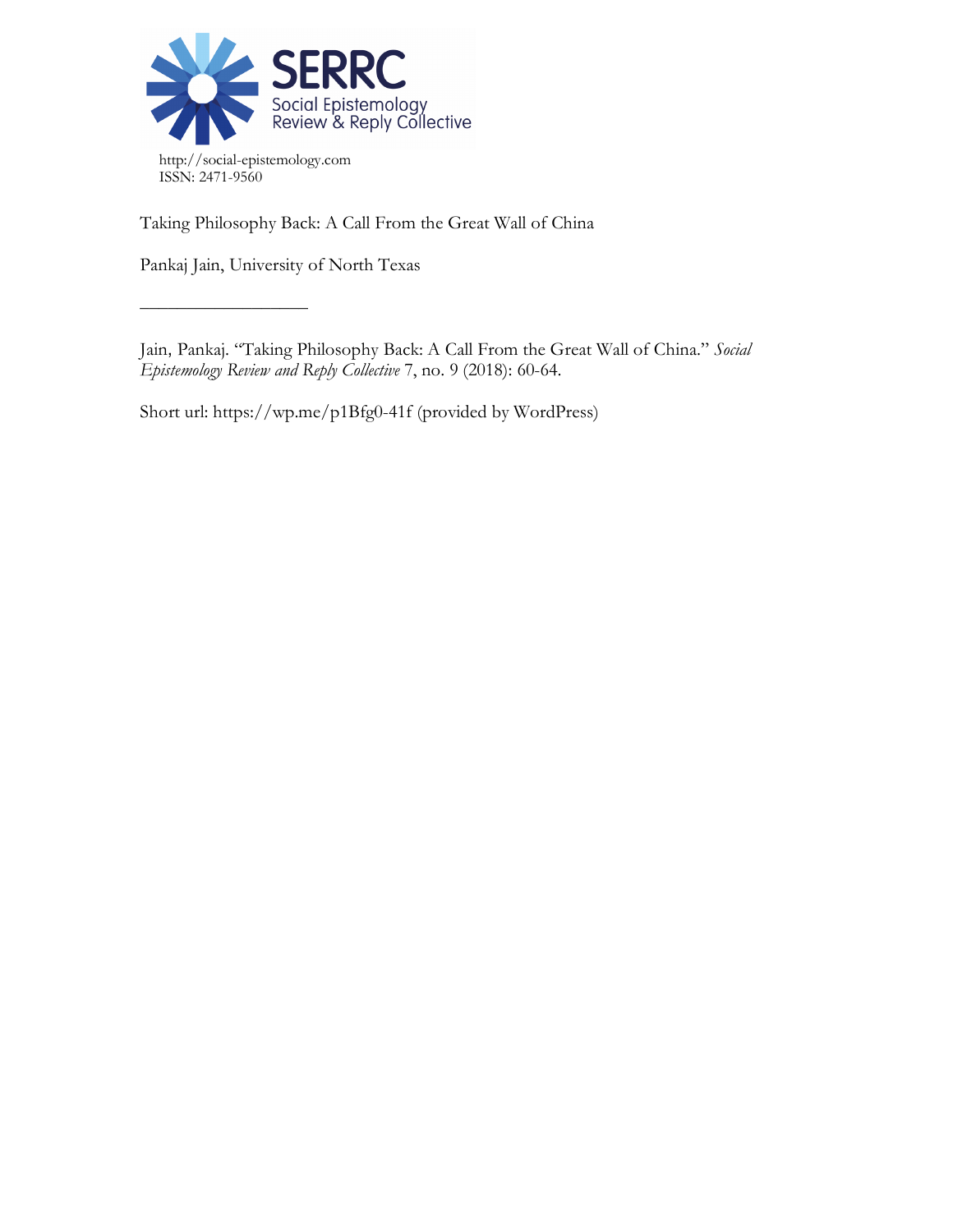

Vol. 7, no. 9 (2018): 60-64. https://wp.me/p1Bfg0-41f

This article is inspired by my first ever China trip in May 2018 in which I participated in a workshop at the Dalian University of Technology on American and Chinese approaches in environmental ethics and responsible innovation. The article is based on my reflections about Asian philosophical traditions and my critique of the review by Adam Briggle and Robert Frodeman of the book *Taking Philosophy Back: A Multicultural Manifesto* (Van Norden 2017).

After the philosophy workshop in Dalian, I chose to stay few more days in Beijing before flying back to the USA. Being in China for the first time, I wanted to make full use of my department's funding that supported my trip. I had enriching experiences at Beijing's historical landmarks such as the Great Wall, Forbidden City, Temple of Heaven, Beihai Park, Jingshan Park, Lama Temple, Confucius Temple, Bell and Drum Towers, Summer Palace, and Tiananmen Square. One of the world's oldest surviving civilizations, in my opinion, has tremendous lessons for the world at so many levels.

## **Unspoken Xenophobia**

At the workshop, almost all the papers by Chinese philosophers made references to Euro-American philosophers but American philosophers' papers strictly remained Euro-American in their focus and approach. I was reminded of the Silk Road era in which hundreds of Chinese scholars traveled to India and learned Indian languages such as Sanskrit, Pali, and Prakrit to translate hundreds of Buddhist and other texts into Chinese.

Most famously, Faxian and Xuan Zang traveled on foot for more than a thousand miles across China, and Central Asia to reach India. and many others followed in their footsteps and became key bridges between the two most ancient Asian civilizations. In that period, Chinese scholars turned Indian knowledge systems into uniquely Chinese systems by mixing them with Daoism and Confucianism.

Their translation was so perfect that today India has lost some of its ancient knowledge systems but thanks to Chinese preservation efforts, we still have access to that lost knowledge. Chinese ethics of translation did not have the colonizing tendencies that the Western systems sometimes have tended to demonstrate. China seems to be doing the same with Euro-American knowledge systems currently. Chinese philosophers are meticulously learning Euro-American systems and are combining this with their own indigenous systems like they did with Indic systems more than 1000 years ago.

Compared to the Chinese openness for American scholarship, we in the American philosophy departments appear pretty xenophobic. We have a long way to go to truly understand and embrace "alien" philosophical ideas and Chinese scholars are good role models for us. Almost 90% of our philosophy students, even today, do not take any course on Eastern thought.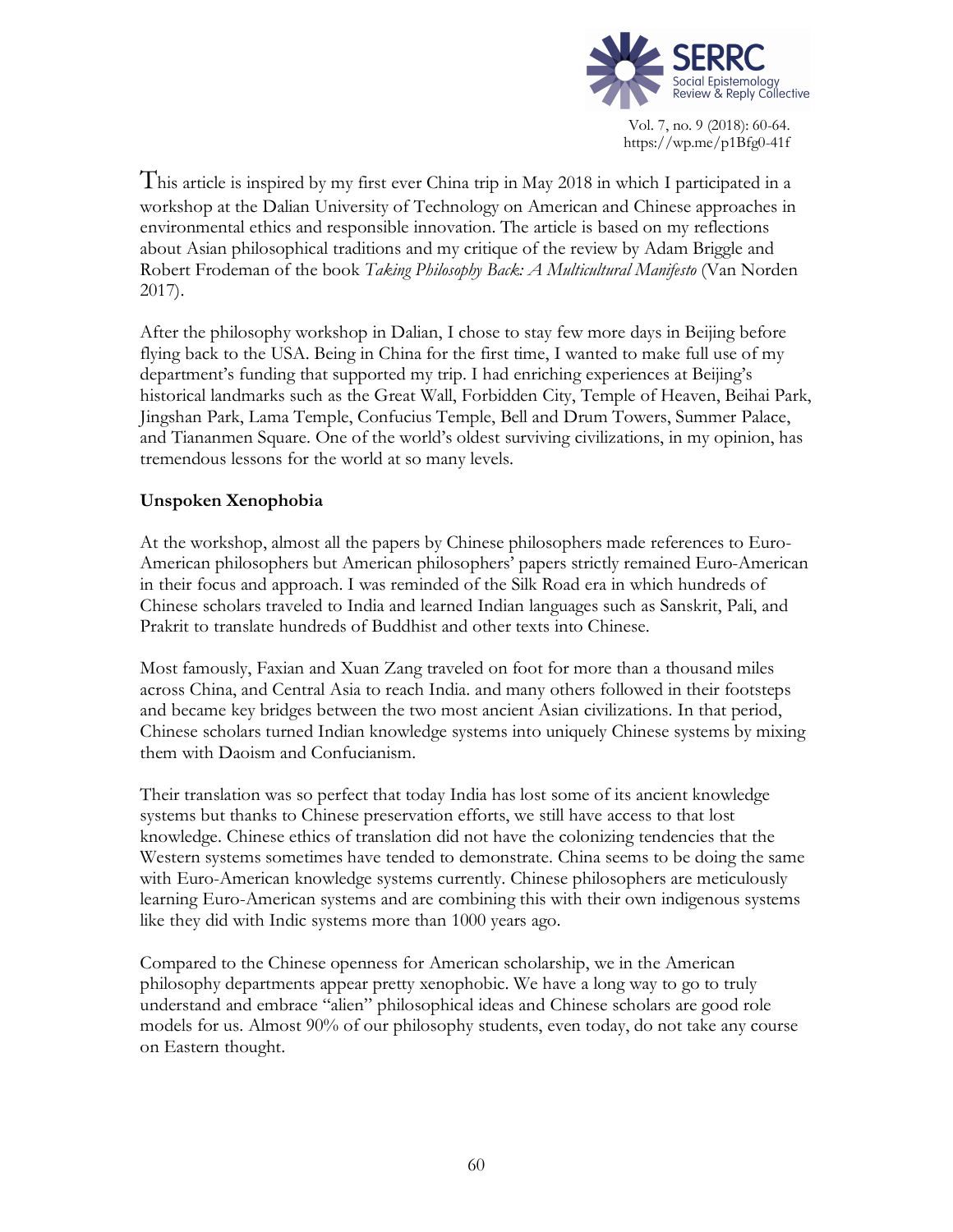## *P. Jain*

Aren't we producing new generations of Eurocentric scholars who continue to remain ignorant about the intellectual history of major Asian civilizations that are becoming increasingly important today? Almost all philosophy departments in Asia or elsewhere study Western thought. When will the reverse happen? Philosophy majors studying Asian thought? Today, China is already one of the biggest economies in the world and yet how long will Euro-American philosophy students be stuck in the 19th century? The students in other departments or majors such as religion, anthropology, and history are much better as they do study several major world cultures.

# **What Is Philosophy?**

Upon reading my message based on my reflections from the Chinese trip, even with his disagreements, my colleague Professor Adam Briggle shared his (and Frodeman's) review of a recent book *Taking Back Philosophy: A Multicultural Manifesto* because the book makes similar arguments to mine. Inspired by the book's powerful arguments about Euro-centricity in American philosophy, I took a look at some of the philosophy courses and noticed that almost all of the philosophy courses focus only on Western philosophy.

Interacting with philosophers in China really opened my eyes to this issue and hopefully, we can together begin to rectify the Euro-centric nature of this oldest field in humanities that seems stuck in the colonial times of 19th century (when Euro-America were dominant in every way unlike today's globalized world). Luckily, many other departments/majors have diversified considerably, e.g., my own field of religious studies has "Great Religions" course that introduces all the religions, not just Western ones before a student chooses his/her specialization, of course. Similarly, anthropology, history, art history, etc. are much more inclusive. It is time to get to the oldest field that continues to resist this reformation.

We know that "philosophy" is a western term based on the terms *Philos* and *Sophia*. However, many other departments with their "western" title such as religion, art, and history have become much more inclusive, so just the Western etymological significance of philosophy should no longer be a reason for its west-only focus. The issue is also not about the "identity politics." The discussion should not devolve into a caricature of the justice issues concerning race, gender, and sexuality: identity politics is not about diversity but freedom, equality, and dignity.

I will now respond to the book-review by Adam Briggle and Robert Frodeman. In their review, both start by noting their similarity and overlaps with the project by Bryan Van Norden. Both projects started with their respective opinion pieces in the New York Times with a call for reforming professional philosophy. However, even as they note these similarities, they seem to be missing a few points. Briggle and Frodeman advocate that philosophers must engage with scientists, engineers, policy-makers, and community groups. Almost, each of these sets of people in the  $19<sup>th</sup>$  century primarily consisted of people of Euro-American heritage, ethnicity, or nationalities.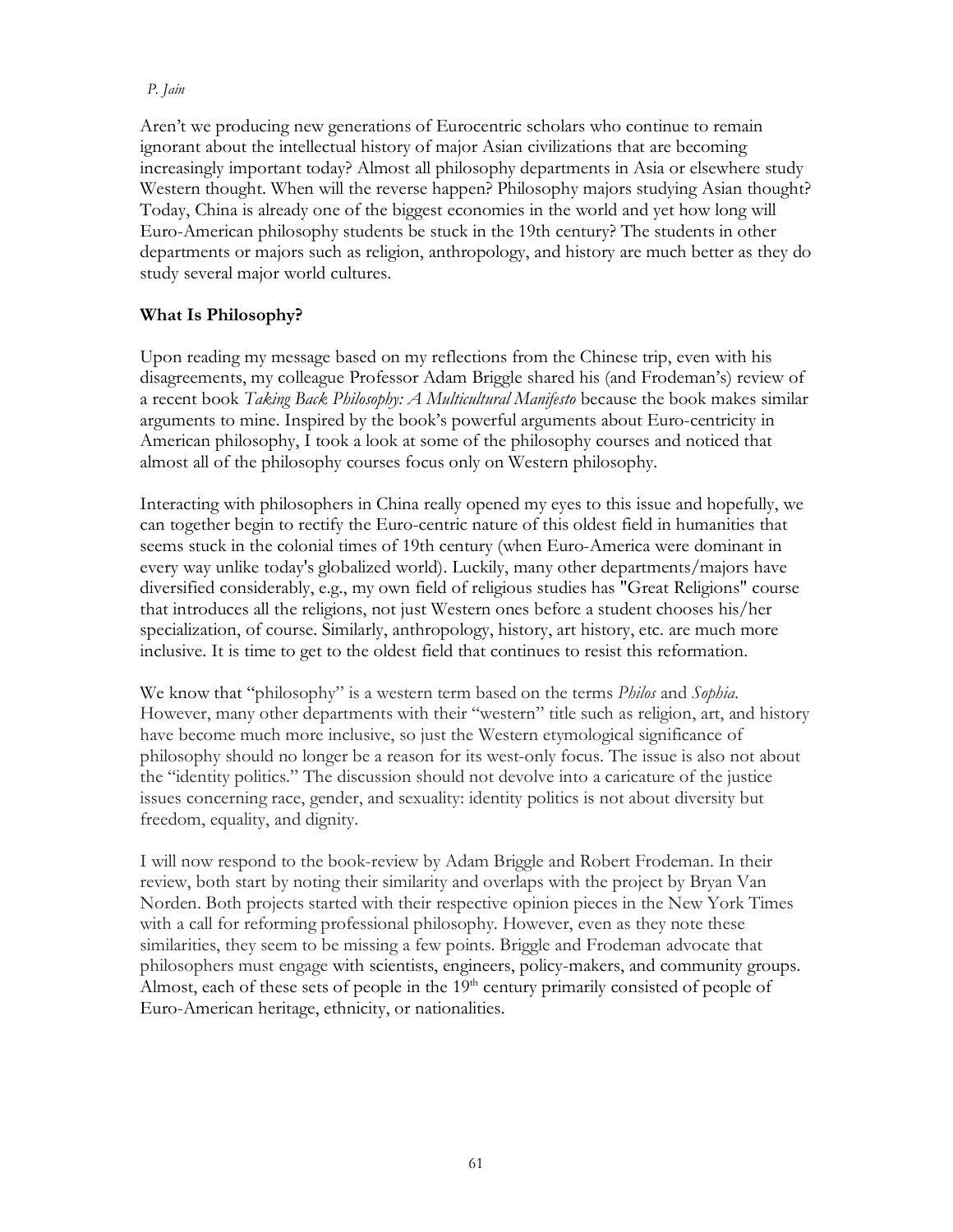

Vol. 7, no. 9 (2018): 60-64. https://wp.me/p1Bfg0-41f

However, in the  $21<sup>st</sup>$  century United States, more than  $25%$  of all scientists and engineers are from Asian and other non-Western heritage.<sup>1</sup> Today, religion and ecology is one of the fastgrowing subfields in humanities in which we explore how different religious traditions shape the practitioners' worldviews towards their environment. I suggest that it is time to also explore similar connections between different cultural and religious backgrounds of policy makers, scientists, and engineers. And for that, philosophy courses need to look beyond Western thought.

Finally, the fourth set of people, i.e., community groups are similarly becoming increasingly diversified in the United States. In summary, Briggle and Frodeman need to revise their own project to reflect today's diversified, globalized, and pluralistic world, not just the interdisciplinary world that they already recognize in their project.

### **Reflections and Disagreements**

The next issue I discovered in their book review is when they challenge Van Norden's approach by stating, "He tends to focus only on 'top' (via Leiter's definition) philosophy departments or PhD-granting departments. This can give a skewed picture, which is something we wonder about, given that we have two faculty members in our relatively small department focused on Southeast Asian philosophy and religion." Almost all the Asian philosophy courses are taken exclusively by religion students, *not* philosophy students.

Next, they state, "He first isolates different kinds of LCTP (Chinese, Indian, Native American, and African) and then notes how rarely each feature on the roster of philosophy departments. But it could be that when LCTP are aggregated the problem dissipates". This statement seems to be ignoring the fact that as of now philosophy departments are overwhelmingly dominated by experts *only* in Western thought. Rarely if ever a faculty is hired to teach non-Western *philosophy*.

If I compare this situation with the religion counterpart, I have noticed that there are two or sometimes three professors who focus on different eras and/or aspects of Judaism and/or Christianity but almost all religion departments have distinct individuals with expertise in Hinduism, Islam, Buddhism, and in some cases with indigenous traditions as well. To be sure, I am not suggesting about the ethnicity or background of the person teaching different traditions, but I am simply sharing the observation that there are multiple traditions and religions represented by specialists in the religious studies department, regardless of their own personal background or ethnicity.

Similar is the case with most history departments in North America where two or three professors focus on Euro-American history with other professors focusing on South Asian (Indian), East Asian (Chinese), and other regions of the world. I am humbly requesting a similar model for American philosophy departments. Just as in other departments,

 <sup>1</sup> https://www.nsf.gov/statistics/2015/nsf15328/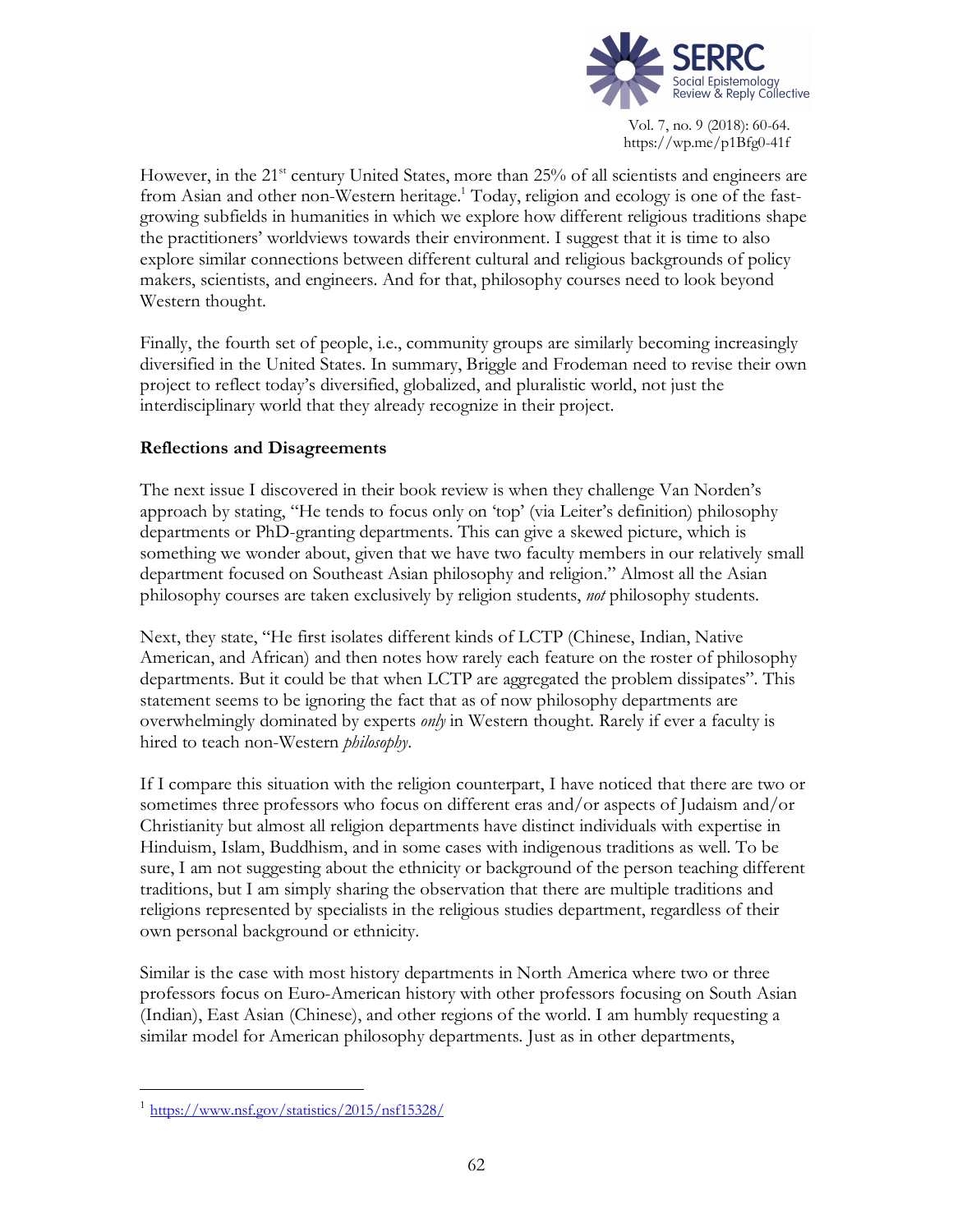#### *P. Jain*

philosophy also should not be West-only and also not "West and all the aggregated rest" either.

Further, I disagree with their statement, "We certainly would not list ourselves as specialists in any LCTP (Less Commonly Taught Philosophies), but we both draw from a variety of traditions and cultures in the classroom. We suspect this kind of practice is widespread". This kind of sprinkling of non-Western traditions is not the way citizens of today's globalized and pluralistic world can be prepared. This approach will continue to keep American philosophy students oblivious about the worldviews of more than three fourth of world's population whose heritage is not based on Western thought.

So, when philosophy folks say, "we cannot cover every kind of philosophy," they effectively end up dedicating almost 100% of their resources on the knowledge traditions of less than quarter of humankind. No other discipline is as parochial and xenophobic as this oldest humanities discipline, the discipline of religious studies has certainly moved beyond Christian theology and now includes several major world traditions and religions. One final and important criticism they make is this:

We subscribe to a different conception of philosophy. On our view, philosophy does not primarily consist of a series of problems (e.g., free will; intrinsic value) which one can take a variety of positions on. Philosophy consists of a tradition and a narrative across time. The thoughts of Hegel or Heidegger can best be understood as a rumination on an ongoing conversation involving Nietzsche, Christianity, Duns Scotus, Aristotle, Plato, etc. In short, we picture philosophy in narrative and historical terms as embedded in cultural contexts. And given that there is only so much time and so many credit hours in the degree plan, a philosophical education is understandably limited to one tradition (though, again, not exclusively – there should be room for cross-cultural comparisons).

In this quote above, I agree that philosophy is a diachronic tradition but I would like to also suggest that it is also one of the earliest globalized tradition that included the long history of interactions among several philosophical traditions. For instance, a monumental work as *The Shape of Ancient Thought* (McEvilley 2002) demonstrates the continuous exchanges between Greek and Indian philosophers?

Similarly, others have demonstrated similar exchanges between Indian and Greek Aesthetics (Gupt 1994), Christianity and Buddhism, European Enlightenment with Muslim and Indian traditions and so on. When much of the history of the Western intellectual tradition has been a history of interactions with Muslims and Asians, why must today's American students forget all those interactions and live as if three fourth of world's people do not exist intellectually?

In conclusion, I hope we will be as zealous about internationality of philosophy as they we have been about interdisciplinarity. It is time for philosophers to realize that the field today already has become a global village. The study of LCTP is not just about justice, diversity, or identity politics, it is about professional ethical commitment to preparing tomorrow's students as well-rounded as possible. Philosophy professors need to just look over their